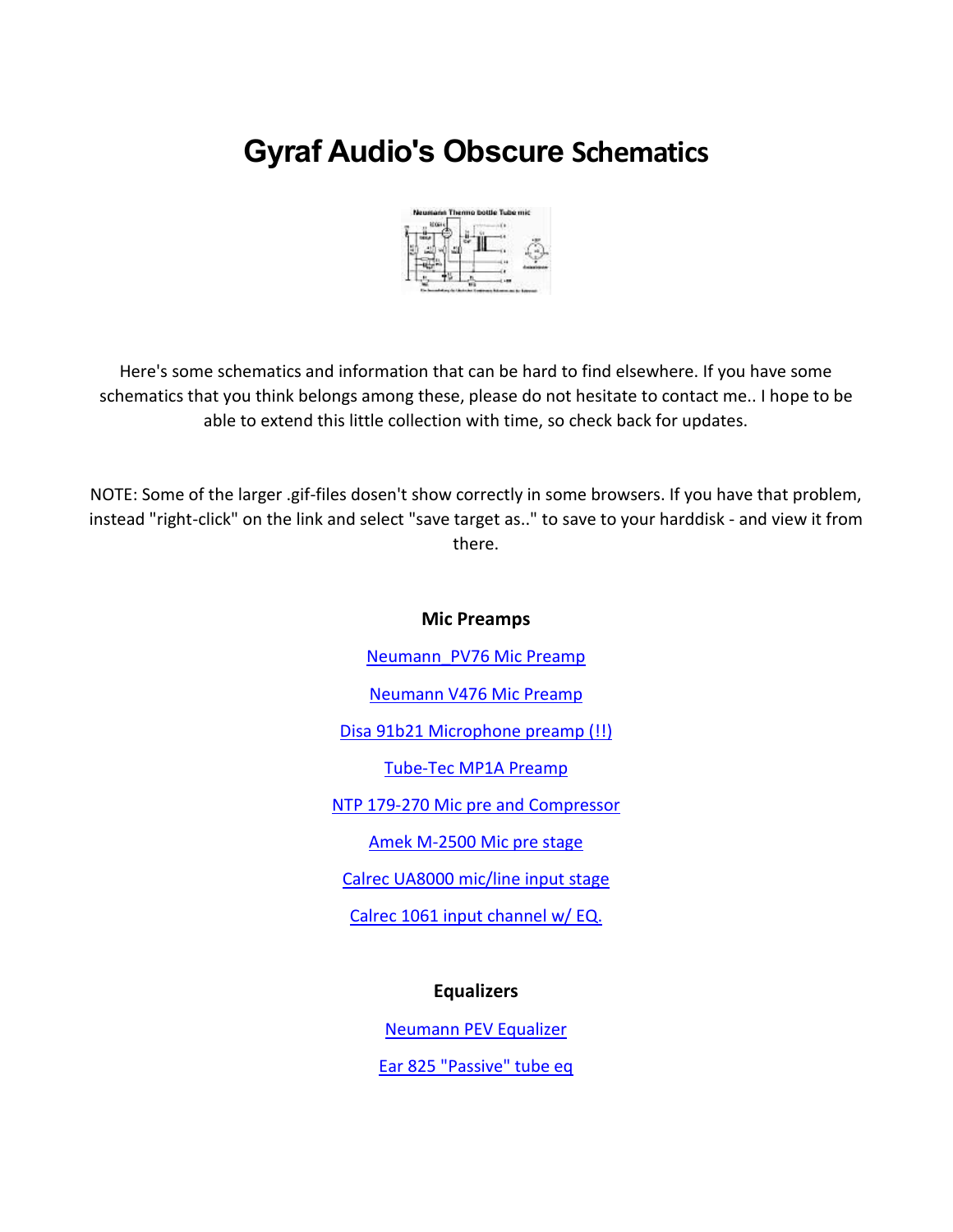[Sontec 430C EQ](http://gyraf.dk/schematics/audioboard432.gif)

[Sontec MEP250a](http://gyraf.dk/schematics/Sontec_MEP250a.GIF)

[Pultec PE1A Equalizer](http://www.gyraf.dk/gy_pd/pultec/pultech.gif)

[Pultec HLF3 Passive High/Low-cut Filter](http://gyraf.dk/schematics/Pultec_HLF3.pdf)

[Pultec MEQ5 EQ Section](http://www.gyraf.dk/gy_pd/pultec/meq5.gif)

[Amek M-2500 EQ-stage](http://gyraf.dk/schematics/amek_m2500_eq.gif)

[Langevin EQ251A Passive -](http://gyraf.dk/schematics/Langevin_EQ251A.GIF) Thanks to mr. Rick Chinn

[Klein & Hummel UE-400 EQ](http://gyraf.dk/schematics/K&H_ue-400.gif)

# **Klein & Hummel UE-100 Tube EQ**

[KH\\_UE100\\_equalizer.pdf](http://gyraf.dk/schematics/KH_UE100_equalizer.pdf) - Thanks to Zebra50!

# **Klein & Hummel UE-1000 Discrete EQ**

[KH\\_UE-1000.pdf](http://gyraf.dk/schematics/KH_UE-1000.pdf)

#### **Compressors**

[Siemens U273 Diode-based Limiter](http://gyraf.dk/schematics/Siemens_U273_Limiter.pdf)

[CBS\\_Audimax\\_440.gif](http://gyraf.dk/schematics/CBS_Audimax_440.gif)

DISA 91N02 Limiter - [inspiration source for Manley's Vari-Mu](http://gyraf.dk/schematics/Disa91n_02_limiter.gif)

[CCA LA-1D limiter/AGC w/ 6386 tube](http://gyraf.dk/schematics/CCA_LA1D_Limiter.gif)

[Drawmer 1960 \(original version\) \(Removed by request from the manufacturer\)](http://gyraf.dk/schematics/DRAWMER1960.PDF)

[NTP\\_179-140\\_Manual.pdf \(1.8Mb\)](http://gyraf.dk/schematics/NTP_179-140_Manual.pdf)

NTP 179-160 Compressor.PDF (1MB)

[NTP\\_179-300\\_Limiter\\_card.pdf \(700Kb\)](http://gyraf.dk/schematics/NTP_179-300_Limiter_card.pdf)

[Drawmer DS-201 Gate \(temporarily removed\)](http://gyraf.dk/schematics/Drawmer_DS201_.pdf)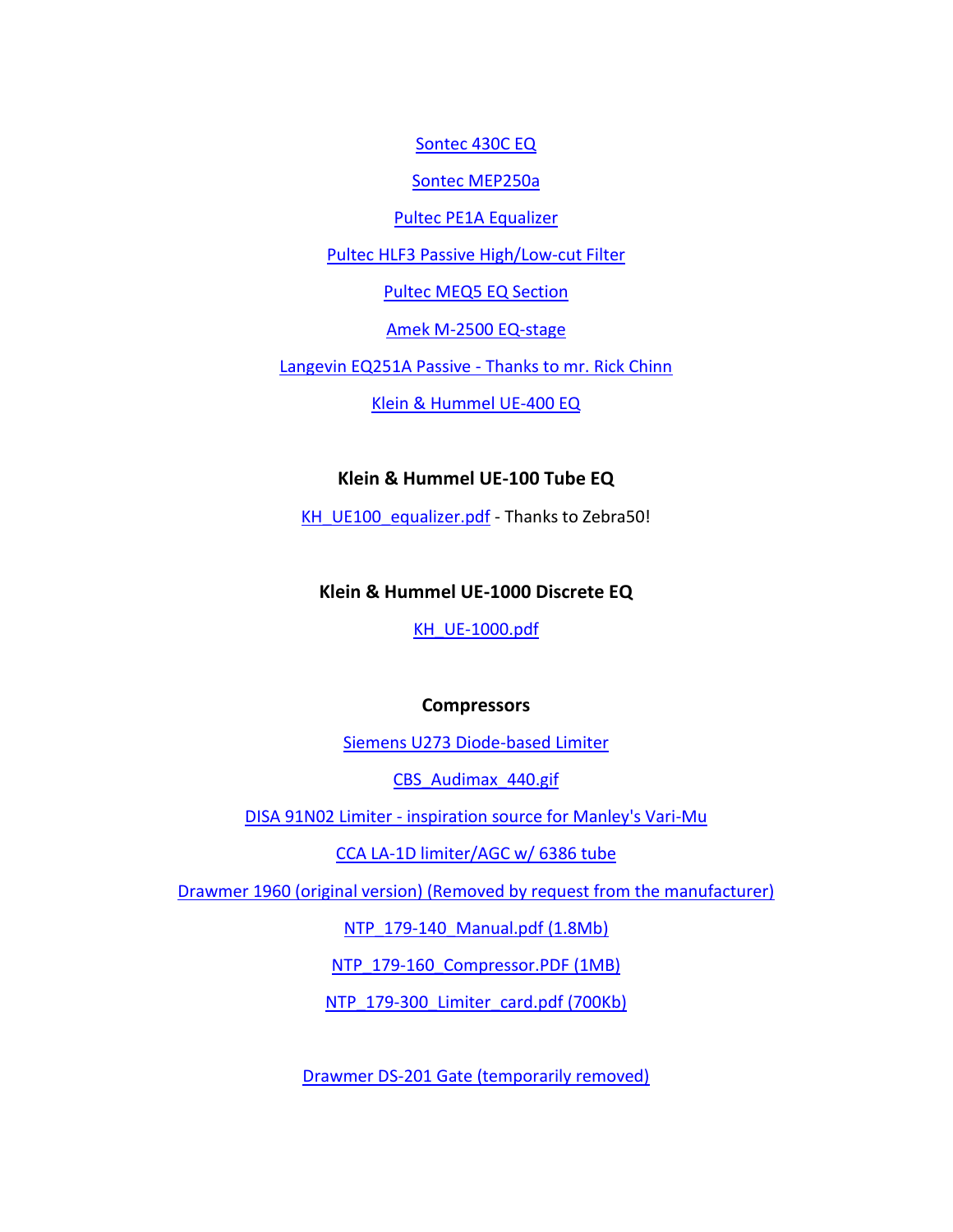[Drawmer DS-202 Gate \(temporarily removed\)](http://gyraf.dk/schematics/Drawmer_DS202_.pdf)

#### **Microphones**

[AKG SolidTube schematic \(Electrect!\)](http://gyraf.dk/schematics/AKG_SolidTube_Schematic.gif)

[AKG C414 \(The old](http://gyraf.dk/schematics/AKG_C414_old.GIF) version)

[AKG C414B-TL](http://gyraf.dk/schematics/AKG_C414B-TL.GIF)

[AKG C414B-ULS](http://gyraf.dk/schematics/AKG_C414B-ULS.GIF)

[AKG C422 -](http://gyraf.dk/schematics/AKG_C422.gif) Dual 414

[AKG C451E](http://gyraf.dk/schematics/AKG_C451E.GIF)

[AKG C451EB](http://gyraf.dk/schematics/AKG_C451EB.GIF)

[AKG C535EB \(Eltrect!\)](http://gyraf.dk/schematics/AKG_C535EB.GIF)

[Neumann Handheld Microphone](http://gyraf.dk/schematics/Neumann_Handheld.GIF)

[Neumann KM74i](http://gyraf.dk/schematics/KM74i.pdf)

[Neumann KM73 -](http://gyraf.dk/schematics/NeumannKM73_74_75.pdf) KM74 - KM75

Neumann KM83-84-85

[Neumann KM86](http://gyraf.dk/schematics/km86sch.gif)

[Neumann KM88i](http://gyraf.dk/schematics/Neumann_KM88i.GIF)

[Neumann U89](http://gyraf.dk/schematics/u89sch.jpg)

[Gefell MT71S](http://gyraf.dk/schematics/Gefell%20MT71S.gif)

[Radiometer Microphone \(Danish\)](http://gyraf.dk/schematics/Radiometer_Mic.GIF)

[Sennheiser MKH-105](http://gyraf.dk/schematics/SennheiserMkh-105.jpg)

[Sennheiser MKE-401](http://gyraf.dk/schematics/Sennheisser_MKE-401.GIF)

[Sennheiser MKH-405](http://gyraf.dk/schematics/Sennheiser_Mkh-405.jpg)

[Sennheiser MKH-435](http://gyraf.dk/schematics/Sennheisser_MKH-435.GIF)

[The "Thermo bottle"](http://gyraf.dk/schematics/Thermo_bottle_Tube_mic.GIF)

[Schoeps N-221-B w/AC701](http://gyraf.dk/schematics/221bschem1.gif)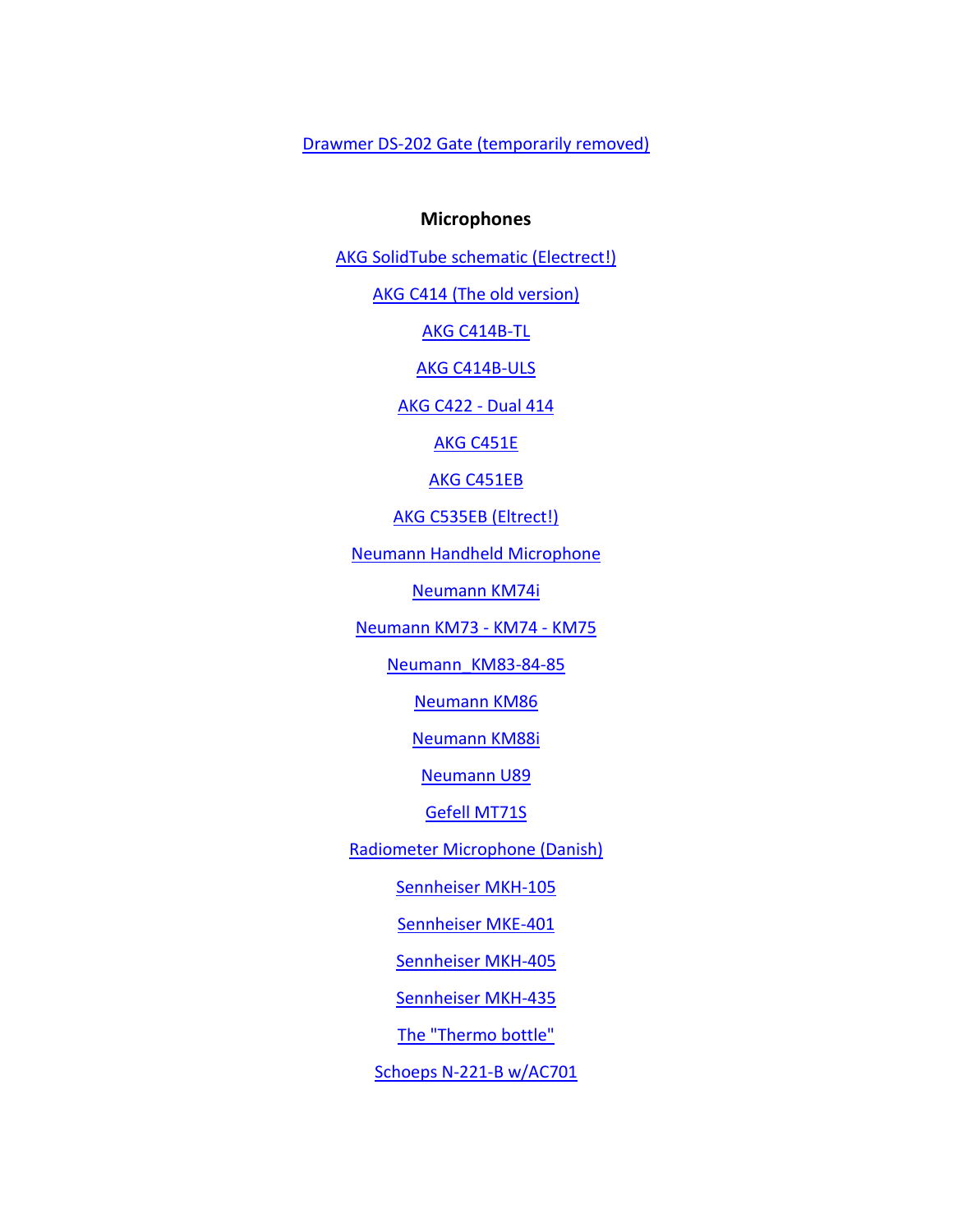[Senheisser MD421 mechanical drawing](http://gyraf.dk/schematics/Senheisser_MD421.gif)

Sony C37P.pdf

Sony C38A C37FET.pdf

Sony C38B.pdf

[Sony\\_DC-DC\\_Converter.pdf](http://gyraf.dk/schematics/Sony_DC-DC_Converter.pdf)

#### **A Japanese article about the Sony C800 Microphone**

Sony C800G Schematic - [with component values..](http://gyraf.dk/schematics/Sony_C800G_Schematic.gif)

[Sony C800 Page 01](http://gyraf.dk/schematics/Sony_C800_Article_01.gif)

[Sony C800 Page 02](http://gyraf.dk/schematics/Sony_C800_Article_02.gif)

[Sony C800 Page 03](http://gyraf.dk/schematics/Sony_C800_Article_03.gif)

[Sony C800 Page 04](http://gyraf.dk/schematics/Sony_C800_Article_04.gif)

[Sony C800 Page 05](http://gyraf.dk/schematics/Sony_C800_Article_05.gif)

[Sony C800 Page 06](http://gyraf.dk/schematics/Sony_C800_Article_06.gif)

[Sony C800 Page 07](http://gyraf.dk/schematics/Sony_C800_Article_07.gif)

#### **Mixers**

SSL 4000E Mixer:

[SSL 4000E Input amplifiers -](http://gyraf.dk/schematics/SSL_82E01_Channel_Amplifier_Old.GIF) early version, 1979

[SSL 4000E Input amplifiers -](http://gyraf.dk/schematics/SSL_82E01_Channel_Amplifier.GIF) recent version

[SSL 4000E Quad VCA, inserts, Compressor time constants](http://www.gyraf.dk/gy_pd/ssl/ssl_82e26.gif)

[SSL 4000E Bus compressor time constants, quad fader, autofade](http://www.gyraf.dk/gy_pd/ssl/ssl_82e27.gif)

[SSL 4000E talkback compressor](http://gyraf.dk/schematics/SSL_82E33_Talkback.GIF)

Neotek Elite Mixer:

[Input channel "A" board](http://gyraf.dk/schematics/Neotek_Elite_Input_A.GIF)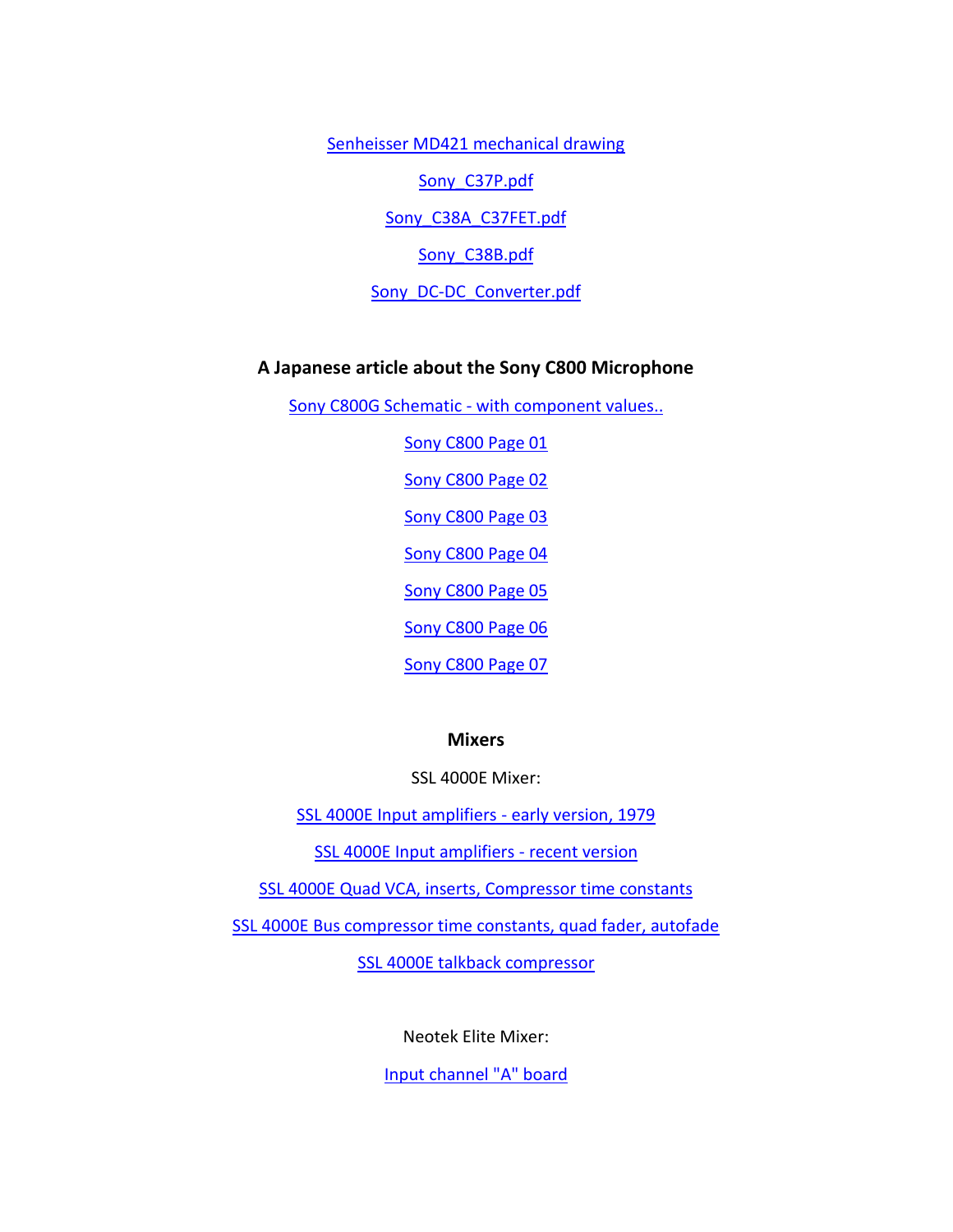[Input channel "B" board](http://gyraf.dk/schematics/Neotek_Elite_Input_B.GIF) [Mixbus amplifiers](http://gyraf.dk/schematics/Neotek_Elite_Mixamps.GIF)

[Aux mixbusses](http://gyraf.dk/schematics/Neotek_Elite_Aux_Mixamps.GIF) [Controlroom, Studio and Solo](http://gyraf.dk/schematics/Neotek_Elite_CR-Studio-solo.GIF)

[Balanced outputs](http://gyraf.dk/schematics/Neotek_Elite_Bal_Outputs.GIF)

[Power supply](http://gyraf.dk/schematics/Neotek_Elite_PSU.GIF)

[Mackie CR1604 VLZ](http://gyraf.dk/schematics/Mackie%20CR1604%20VLZ.pdf)

[Allen&Heat \(1980'es\)](http://gyraf.dk/schematics/Allen_heat%20mixer.GIF)

# **Other devices of interest**

[Neumann PV15 Isolation Amplifier](http://gyraf.dk/schematics/Pv15.gif)

[Neumann PV46 Line Amplifier](http://gyraf.dk/schematics/Pv46.gif)

[Neumann W444 active fader module](http://gyraf.dk/schematics/Neu_444.gif)

[Neumann 472 Isolation amplifier](http://gyraf.dk/schematics/Neu_472.gif)

[Neumann 482 Distribution amplifier](http://gyraf.dk/schematics/Neu_482.gif)

[Neumann V475 Mixbus amplifiers](http://gyraf.dk/schematics/Neu_v475.gif)

[Neumann WE66 RIAA playback equalizer](http://gyraf.dk/schematics/Neumann_Playback_Equalizer_WE_66.pdf)

[Bridged attenuators layout](http://gyraf.dk/schematics/bridge-attenuator.gif)

[NTP paper describing NTP 179-120, 179-160, 179-230, 179-400, 182-100, 182-200, and old Pricelist](http://gyraf.dk/schematics/NTP_Brochure.pdf)

**VCA's and discrete opamps** [Aphex\\_1537A\\_VCA.pdf](http://gyraf.dk/schematics/Aphex_1537A_VCA.pdf)

[Aphex\\_VCA\\_505\\_card.pdf](http://gyraf.dk/schematics/Aphex_VCA_505_card.pdf)